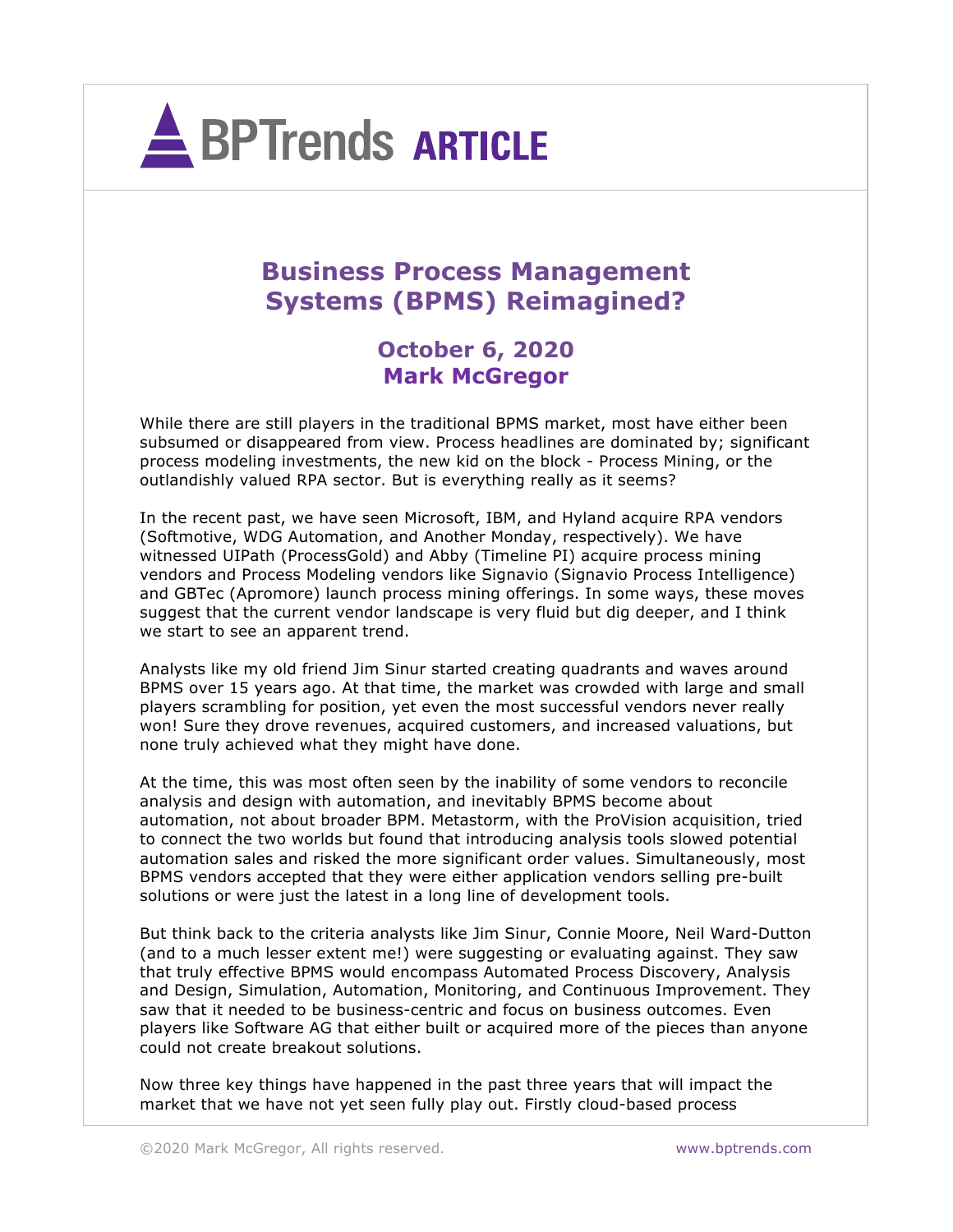modeling vendors like Signavio have seen revenues soar to far above what former market leader IDS Scheer ever saw, proving that there is indeed serious interest in process modeling. Two, RPA vendors have created the breakout automation technology that is more business-centric than old school BPMS vendors managed and are achieving more significant revenues and market penetration as a result. Thirdly, Celonis has genuinely managed to make 15+-year-old process mining commercially viable and seen massive revenue growth. These three trends, taken together, prove that with the right product/market fit, there is still enormous interest in what was in the past thought to be niche technologies.

This brings us to what I think will become BPMS reimagined. The next generation of BPMS won't be startling in that it is likely to only actually deliver on the promise of earlier ideas. However, a few things will be different; it will likely be a cloud-first technology. All aspects of the suite will be geared towards business users and managers, and it will move away from being an IT play. It will also move away from the vertically integrated feature set used by old school BPMS vendors and instead will emphasize the "S'" and instead will genuinely become a suite offering. Rather than a platform, the suite will offer a range of loosely coupled components that, when deployed together, will address the full range of process centricity required by organizations.

Interestingly enough, I suspect that market adoption will be driven by a rearward looking approach. Rather than start with development as the driver, these suites will focus on dashboards and monitoring first and then work backward through scenario planning (simulation) through detailed analysis and design then into automation, before going into the deploy monitor and manage. (and of course, much of that automation will be undertaken by teams more on the business side of the house then on the IT side)

Whether it will be called BPMS 2.0, BPMS 4.0, iBPMS 4.0, or something completely different, I will let the marketers decide. But I am pretty confident that watching the direction of players like Signavio, Celonis, Nintex, and Abbyy, along with the resurgence of Software AGs offering, then the trend is starting. Of course, we have yet to see where big money places its bets. Still, with SAP making all their customers migrate to a new architecture, there is a lot of money that could be spent in new directions. (If I have to replace my old SAP system, who says I have to replace it with SAP? Maybe it's an excellent time to consider alternatives?). In the meantime, watch out for more acquisitions in the RPA, Modeling, and Process Mining spaces, and don't discount additional mergers and acquisitions in the low-code/no-code development space.

Of course, if I am wrong, customers will feel challenged and challenged because they will need to assemble such toolkits or suites by themselves. While it may be straightforward in some respects, the pain of dealing with many (small?) vendors and managing multiple contracts, all with different pricing models, just complicates things. As in other markets, the one thing we can be sure of is that complexity for customers just slows or limits market adoption. However, the idea of having to use multiple tools from different vendors opens up the market to other players. You would not naturally think of someone like ServiceNow as a BPMS or iBPMS player, but if you were a ServiceNow customer, choosing a selection of vendors that operate on the Now.com platform and could be used on a single contract might be attractive. The same would be true for other platform base vendors with an integrated marketplace.